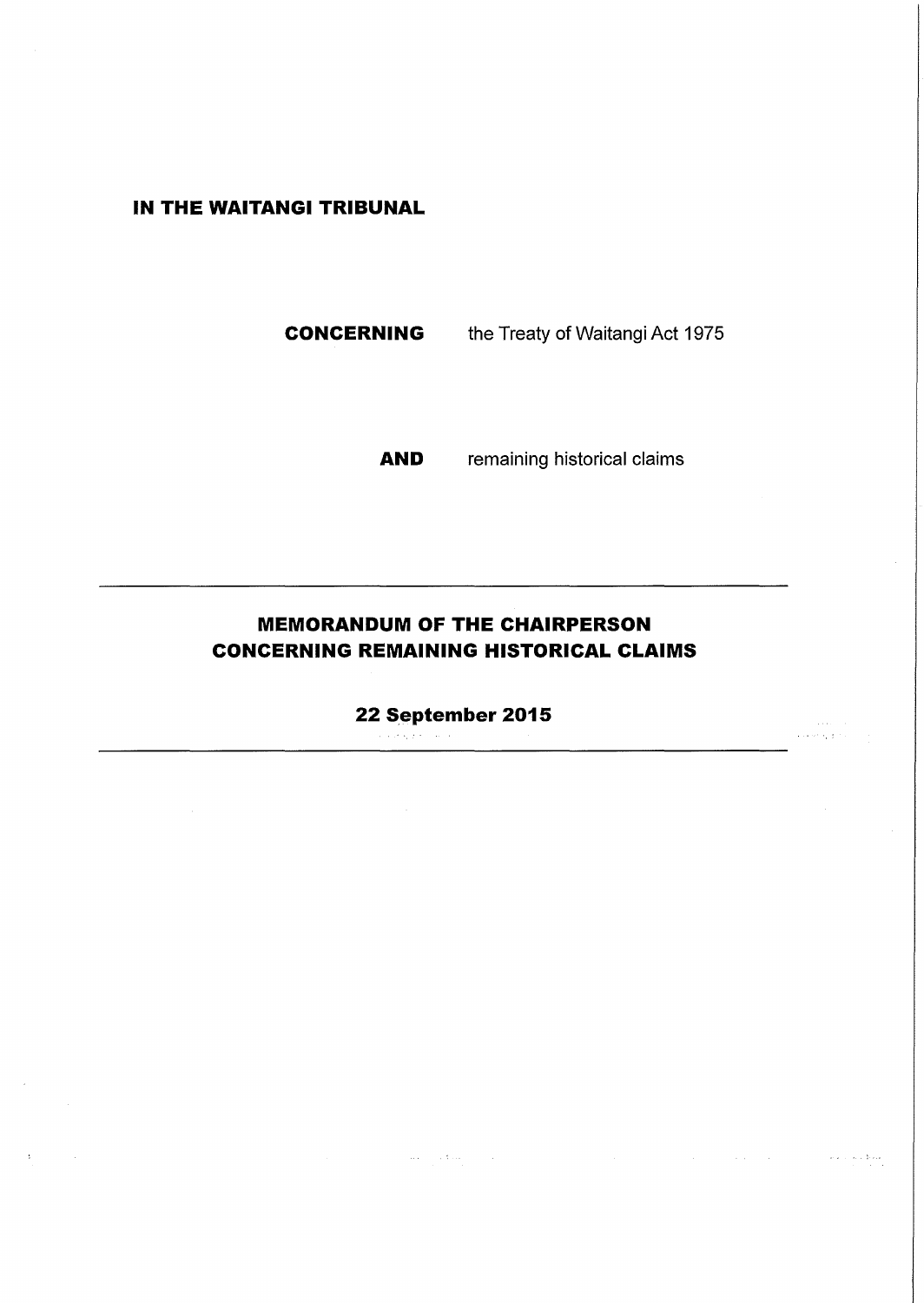# Tena koutou katoa

# **Introduction**

- 1. The purpose of this memorandum is to inform all claimants and the Crown of a new Waitangi Tribunal programme for the consideration of claims with historical grievances that have not yet been inquired into or settled, and which are not in (or about to be in) negotiations. The memorandum outlines a general framework for the programme and the initial steps that the Tribunal will take to implement it.
- 2. The memorandum sets out, in particular:
	- (a) the place of the remaining historical claims programme in the Tribunal's strategic framework;
	- (b) the general scope of remaining historical claims;
	- (c) the Tribunal's approach to remaining historical claims;
	- (d) a district framework for considering remaining historical claims;
	- (e) a remaining historical claims programme conducted by two standing panels, involving:
		- (i) a fast-track standing panel process for claims filed after the cut-off date for inclusion in completed district inquiries;
		- (ii) a standard standing panel process for claims in districts that have not seen a Tribunal inquiry;
	- (f) an interlocutory phase to prepare for the remaining historical claims programme;
	- (g) starting the standing panel process; and
	- (h) next steps.

# **Summary**

- 3. This memorandum sets out a framework for the Tribunal's remaining historical claims programme. The programme will provide an inquiry pathway for claims with historical grievances that have fallen outside the district inquiry programme, have not previously been fully heard, reported on or settled, and are not in negotiation for a historical Treaty settlement.
- 4. The programme is designed to complement the district inquiry programme and the kaupapa inquiry programme. The programme set out in this memorandum will assist in fulfilling the Tribunal's strategic goal of completing all historical claims by 2020. Within the limitations stated above in paragraph (3), it will include claims with historical grievances that arise:
	- (a) in districts where the Tribunal has completed a district inquiry and where the claims were submitted too late for inclusion in the inquiry; or
	- (b) in districts where the Tribunal has not held a district inquiry.
- 5. The programme will not cover claims to the extent that they are participating in a current district inquiry or are eligible to participate in a listed kaupapa inquiry.
- 6. The programme will offer two inquiry processes for claims that have not participated in past or current district inquiries in districts in which all or part of their claims arise:
	- (a) A fast-track process for claims or parts of claims in districts with completed Tribunal inquiries that\have issue coverage of their historical grievances in the respective evidential record of inquiry and Tribunal report; and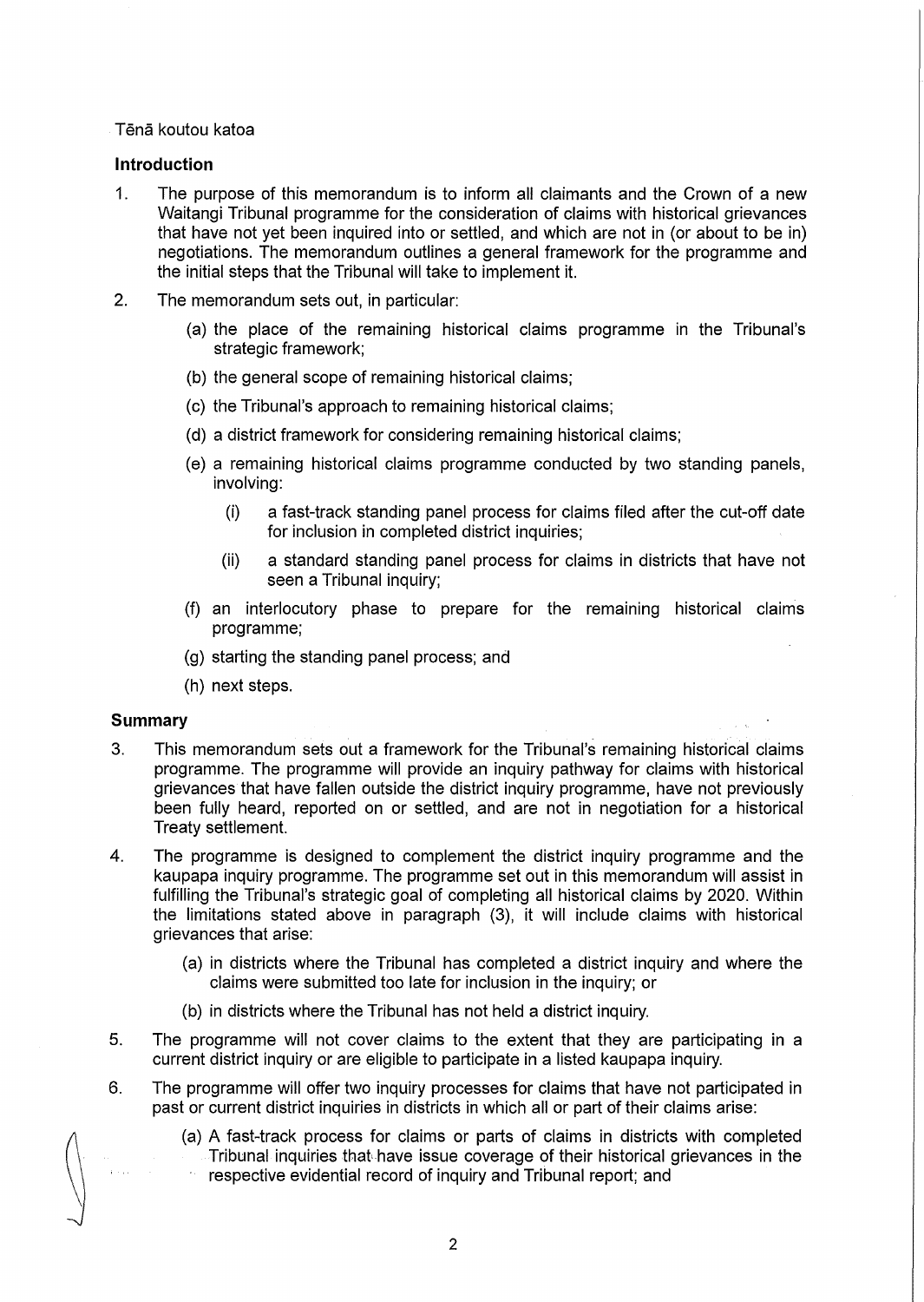- (b) A standard process for claims or parts of claims in districts without a Tribunal inquiry, as well as post-inquiry claims in districts with completed Tribunal inquiries that do not have issue coverage of their historical grievances in the respective Tribunal report;
- 7. Two standing panels will be appointed, one for each process (for a summary, see Appendix A). The panels will work in parallel and will be able to coordinate their processes for claims that span both processes.
- 8. Each standing panel will set its own procedure and order of business, taking into account a general framework of priorities. A preparatory interlocutory phase will commence in 2016, after which the standing panels will be appointed.

# **Remaining historical claims in the Tribunal's strategic framework**

- 9. The Waitangi Tribunal's Strategic Direction, 2014-2025, launched on 2 July 2014, states the Tribunal's overarching objective of completing its inquiry into most registered claims by the mid-2020s. To that end, it sets five strategic goals to be achieved by 2025 and outlines new inquiry pathways for claims that have not already been fully heard in district and other inquiries and are not participating in inquiries currently under way.
- 10. One of the new pathways is a process for considering remaining historical claims. 'Historical Treaty claims' are defined in s 2 Treaty of Waitangi Act 1975 as claims alleging Crown breaches of Treaty principles that occurred before 21 September 1992. Many claims raise historical grievances that continued beyond that date and contemporary grievances that arose on or after 21 September 1992. In this memorandum a 'historical claim' means a claim with historical grievances arising from Crown actions that occurred before 21 September 1992, whether or not it also has grievances that arose on or after that date.
- 11. Since the extension of the Tribunal's jurisdiction in 1986 back to the first signing of the Treaty on 6 February 1840, the majority of Tribunal inquiries of all types have included historical claims. The Tribunal has already heard and is currently inquiring into many historical claims. Since the 1990s the Tribunal has prioritised the hearing of claims on a district basis in order to assist the Crown and claimants to negotiate the settlement of historical claims.
- 12. Some historical claims will be heard in the Tribunal's programme of inquiries into claims that raise nationally significant kaupapa (thematic) issues affecting Maori generally. However, several hundred historical claims have yet to be fully heard or settled, are not part of the final six district inquiries now under way, and have specific or local grievances. In most cases this has occurred because the claim was submitted too late for inclusion in the respective district inquiry or relates to a district for which the Tribunal has not held an inquiry. They thus fall outside the district and kaupapa inquiry programmes. Some of them, as noted in paragraph (3), may already be in negotiations with the Crown and, in that case, would not be included.
- 13. The Tribunal's strategic framework aims to assist in the resolution of historical Treaty claims, to which both Maori and the Crown have given high priority. In common with the district and kaupapa inquiry programmes, the principal aim of the new programme is to complete the Tribunal's inquiry into remaining historical claims in a manner that contributes to the broad engagement between Maori and the Crown in negotiating the settlement of historical claims.
- 14. The programme will run in parallel with the final district inquiries and the kaupapa inquiry programme to address those historical claims that still require Tribunal : :consideration.iThe Tribunal's overall aim is to complete the programme ,by 2020. It is  $\sim$ -'.)·,i.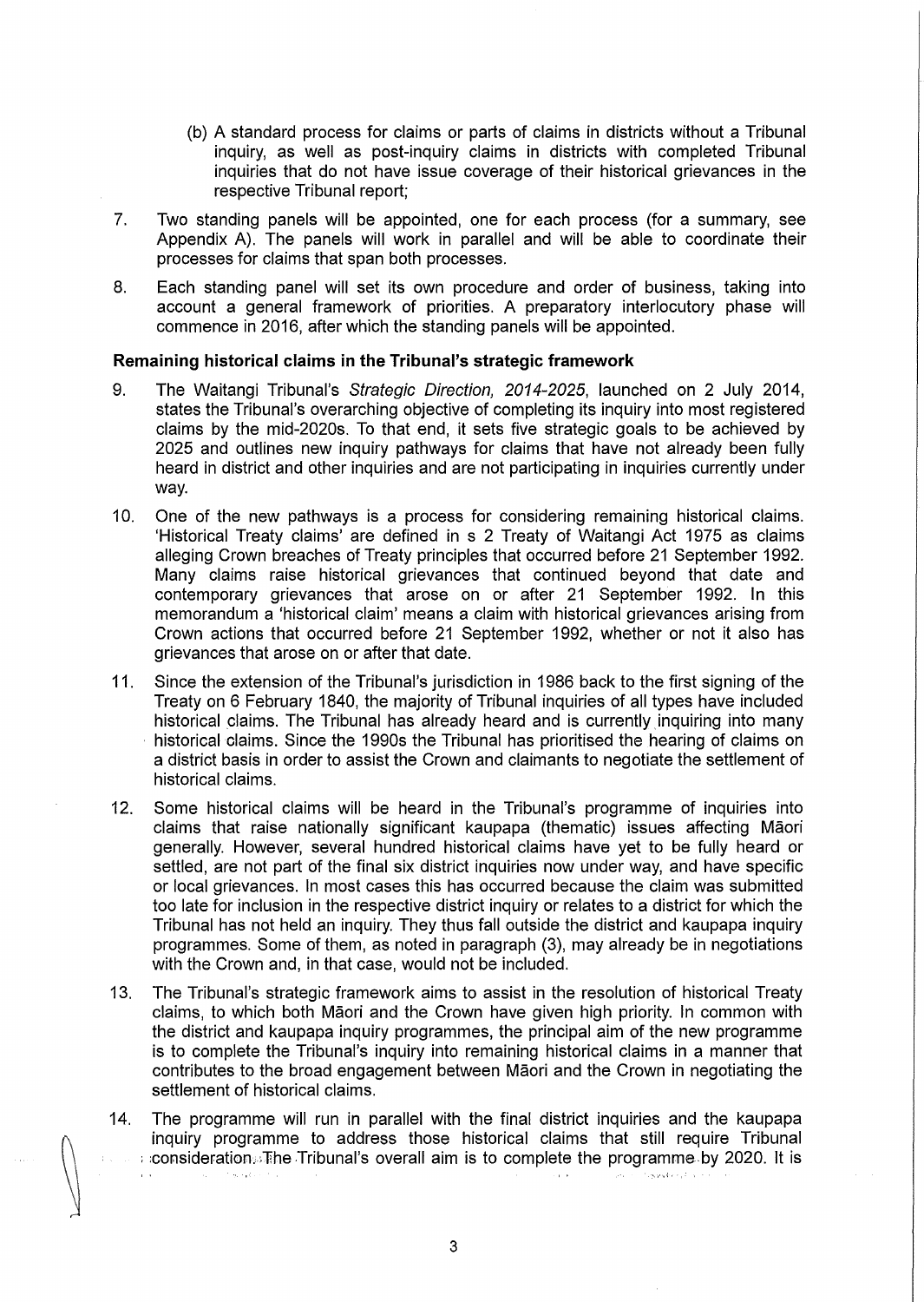therefore timely to set out a general framework to guide the conduct of the process and the initial steps towards getting it under way.

# **The scope of remaining historical claims**

- 15. A provisional assessment of currently registered claims suggests that several hundred claims remain whose historical grievances have not been fully inquired into or settled and are not fully covered by the current district inquiries. Most have grievances which relate to a geographical area and which are commonly specific and local. The claim areas are located in two broad contexts:
	- (a) areas where the Tribunal has completed a district inquiry; and
	- (b) areas where the Tribunal has not held a district inquiry.

# Claims in districts into which the Tribunal has inquired

- 16. The Tribunal's district inquiry programme is organised into 37 districts nationwide. To date, the Tribunal has completed inquiries in 18 districts. In another three (Te Urewera, Whanganui and Te Rohe P5tae), hearings have finished and the Tribunal panels are preparing their reports. Together, the 21 districts encompass 81 per cent of the national territory.
- 17. Claims with historical grievances arising in these 21 districts have continued to be submitted and registered since the cut-off deadline for inclusion in the respective inquiry or since the release of the Tribunal's report on the inquiry. They make up just over half of the remaining historical claims.
- 18. Post-inquiry claims are of both early and recent origin. The Tribunal completed its first district inquiry reports as far back as the early 1990s. Some of the remaining historical claims arising in the 21 districts were submitted more than two decades ago. Many others were filed in the weeks leading up to the 1 September 2008 statutory deadline for submitting new historical claims.

# Claims in districts where the Tribunal has not held a district inquiry

- 19. Of the 37 districts, eight have not seen a Tribunal inquiry. In all but one case (Northeastern Bay of Plenty), this has resulted from one or more of the principal tribal groups in the district choosing to enter into settlement negotiations without a prior Tribunal inquiry. In several districts (Waikato-Tainui, South-east Waikato, East Coast), large tribal groups have completed settlements of their historical claims with the Crown. In four (Central and South Auckland, Wairoa, Hawke's Bay), negotiations are under way. In the North-eastern Bay of Plenty district, no negotiations appear to be imminent or contemplated, on the Tribunal's present information. It is possible that a full district inquiry may be required for the North-eastern Bay of Plenty district, but that has not been sought to date by the principal claimant groups.
- 20. Excluding fully settled claims, roughly half of the remaining historical claims arise in the eight districts, including a substantial number of older claims. As noted, there would be no inquiry where claims are under negotiation.

# **The Tribunal's approach to remaining historical claims**

# Scope and participation

- 21. Over the last quarter century, historical claims have commanded the Tribunal's priority attention. They are a central focus for the final district inquiries and the new kaupapa inquiry programme.
- $22$ ,  $\approx$  Nonetheless, some remaining historical claims lie outside the ambit of district and **We kaupapa inquiries. Typically, they raise specific and local grievances. The Tribunal is**

 $\frac{1}{2}$  ,  $\frac{1}{2}$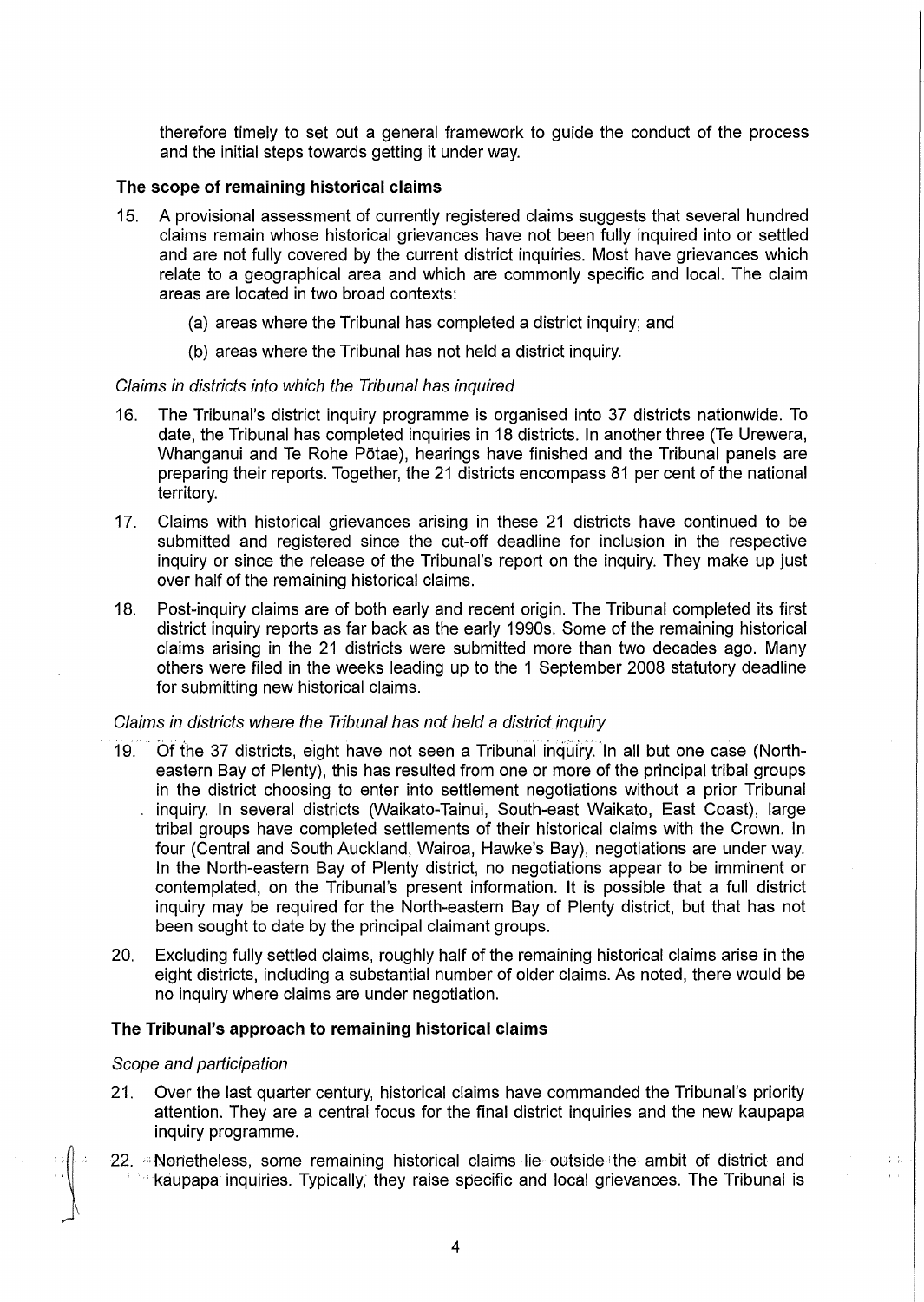bound by s 6(2) Treaty of Waitangi Act 1875 to inquire into all claims submitted to it, barring exceptions noted in the Act. For those that wish to bring their remaining historical claims before the Tribunal, a new inquiry programme is needed.

23. In opening a new inquiry programme for remaining historical claims, the Tribunal is mindful that not all claimants with eligible claims may want to participate. Some may decide to prioritise issues they wish to have heard in current district or future kaupapa inquiries. For some, the issue may have passed. Others may be members of groups that are currently negotiating or preparing to negotiate historical Treaty settlements. As a preparatory step towards commencing the new programme, the Tribunal will consult all claimants who appear to have eligible claims on whether they still want their claim heard.

## Claims in district and kaupapa inquiries

- 24. In considering applications to participate in the remaining historical claims programme, it is not the Tribunal's intention to reopen previous district inquiries. The Tribunal will also ensure that the integrity of the current district and kaupapa inquiry programmes is maintained. The new programme will therefore not be open for inquiry into claimants' historical grievances:
	- (a) arising in the same district in which the claimants participated in a previous Tribunal inquiry;
	- (b) that are being heard in a current district inquiry; or
	- (c) that fit within the thematic scope of the kaupapa inquiry programme.
- 25. The Tribunal is aware that a substantial number of remaining historical claims appear to raise both kaupapa and local grievances. Claimants may wish to participate in either the appropriate kaupapa inquiry or the remaining historical claims programme, or both. The Tribunal will coordinate the two programmes so as to ensure that all aspects of such claims that claimants wish to bring before the Tribunal are included in the appropriate process.

#### Claims under negotiation

- 26. The Tribunal will, as a general rule, not hear claims under this inquiry programme that are formally and publicly notified as represented by a mandated group which has been recognised by the Crown and is negotiating the settlement of its historical Treaty claims.
- 27. This exclusion applies both to negotiations currently under way and those that commence in the future. It will extend to claims which are publicly notified by a mandated group recognised by the Crown while they are in preparation for hearing under the remaining historical claims programme. However, if at that point the claim has already been scheduled for hearing or has been heard, the Tribunal will complete its inquiry into the claim should that be the wish of the claimants.
- 28. The Tribunal's urgency procedure will continue to be available to claimants who consider that they may be exposed to significant and irreversible prejudice while joined to a settlement negotiation process. Claimants will also continue to be able to apply to the Tribunal for a hearing should the negotiations fail.

#### Claims excluded by legislation implementing historical Treaty settlements

29. Most - though not all - legislation giving effect to settlements of historical Treaty claims lists Wai-numbered claims from which the Tribunal's jurisdiction is fully or partly removed. The terms of the settlement usually refer to individuals collectively defined by hapū or iwi identity, by whakapapa to named ancestors, and by a designated tribal area of customary interest. This definition may include claims that are not listed in the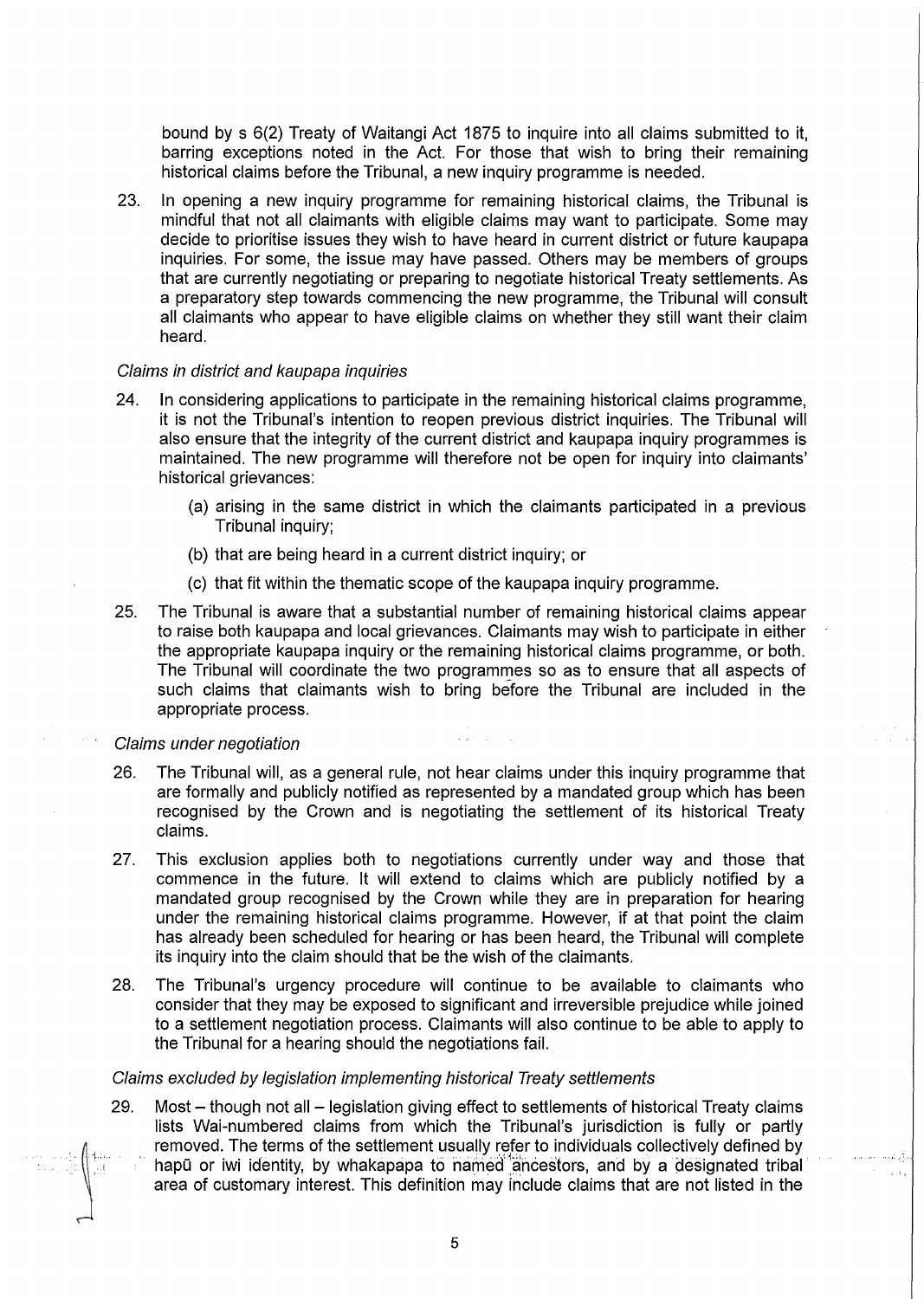legislation but have been submitted by claimants who affiliate to or act on behalf of settled groups.

- 30. The Tribunal cannot inquire further into settled historical claims, or parts of claims, from which its jurisdiction has been removed by legislation. Nor can such claims be amended so as to introduce new historical grievances. Its jurisdiction may persist where:
	- (a) a claim is listed as partially settled;
	- $(b)$  the claimant(s) can demonstrate affiliation with different hap $\ddot{u}$  and tupuna;
	- (c) particular grievances are excluded;
	- (d) particular grievances are brought not as members of settled tribal collectives but by or on behalf of individual(s) or non-tribal group(s).
- 31. Questions concerning a claim's eligibility for inquiry under the Tribunal's jurisdiction will be considered in the preparatory phase prior to commencing the remaining historical claims programme, and thereafter on a case by case basis.

# The general scope of the remaining historical claims programme

- 32. In summary, the remaining historical claims programme is intended to provide a pathway for claims with historical grievances relating to particular areas, localities or issues:
	- (a) that fall outside the scope of current district inquiries and of kaupapa inquiries;
	- (b) that do not arise in a district in which the claimants have participated in a previous district inquiry, and on which the relevant issue has been reported by the Tribunal;
	- (c) that have not been settled;
	- (d) for which the claimants are not members of a group whose mandate the Crown has recognised for the negotiation of a historical Treaty settlement; and
	- (e) that the claimants wish to bring before the Tribunal.

# **A district framework**

- 33. For most purposes of the remaining historical claims programme, the established 37 district regime provides a strong and appropriate organisational framework. It has provided the architecture for the district inquiry programme and has stood the test of time. Had the remaining claims been submitted in time, the great majority would have been heard in one or more of the 29 districts for which inquiries were convened. The wealth of evidence produced in each inquiry and the resulting Tribunal report provide a deeply informed context for considering the historical claims submitted too late for inclusion in the respective district inquiry.
- 34. The Tribunal will therefore consider remaining historical claims that relate to a particular area or locality within the framework of the 37 inquiry districts.
- 35. Claims submitted too late for inclusion in the appropriate district inquiry or without access to a district inquiry will be considered in two groups, one comprising:
	- (a) claims or parts of claims in districts with completed Tribunal inquiries that have issue coverage of their historical grievances in the respective record of inquiry and Tribunal report; and the other,
	- (b) claims or parts of claims in districts which have not seen a Tribunal inquiry, as well as claims in districts with completed Tribunal inquiries that do not have interest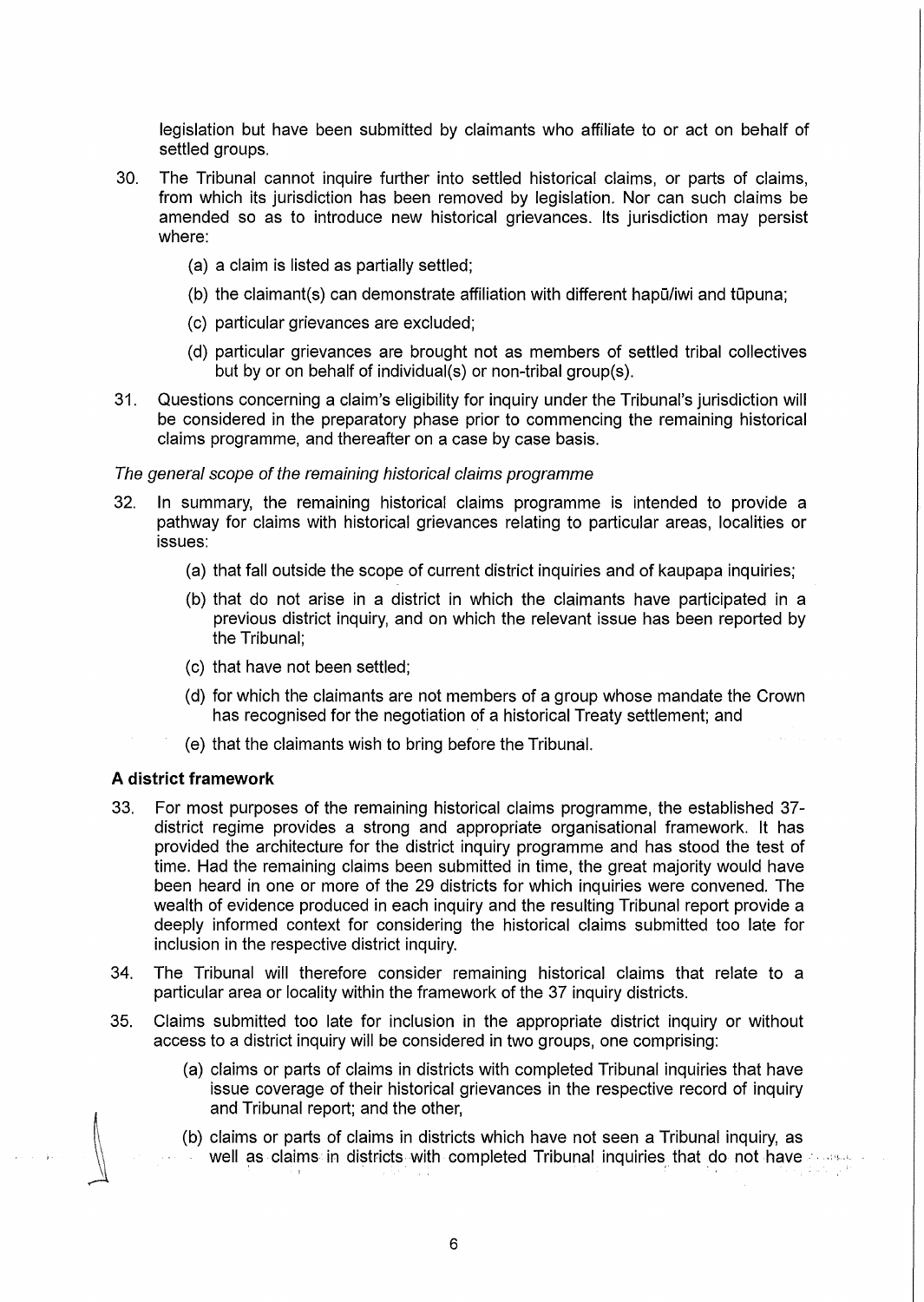issue coverage of their historical grievances in the record of inquiry and Tribunal report.

# **Inquiry processes for remaining historical claims**

36. The Tribunal will provide two district-based processes for remaining historical claims that the claimants wish to bring before the Tribunal.

# A fast-track process in districts with completed inquiries

- 37. Many of the remaining historical claims arise in districts on which Tribunal panels have previously reported (18) or are now preparing their reports (3). In all these inquiries the Tribunal investigated the principal grievances of the participating claimants. In most, the Tribunal heard claimants on all the issues they wished to present, whether districtwide or local. It is likely that many claimants with remaining historical claims will find some or all of their grievances have been addressed in the respective district inquiry's evidential record of documents and Tribunal report.
- 38. The nexus between remaining historical claims and previous district inquiries, in particular their evidential resources and the Tribunal's reports on claims with similar issues, opens the door to a fast-track inquiry process. The process will focus on claims with grievances where a nexus can be demonstrated.
- 39. In outline, under the fast-track process the Tribunal will take the following steps for each district:
	- (a) Identify remaining claims with historical grievances that arise in the district and relate to issues heard in the preceding district inquiry;
	- (b) Consult with and confirm which claimants want the Tribunal to consider their claims;
	- (c) Resolve any jurisdictional matters affecting the Tribunal's ability to inquiry into the claims;
	- (d) Commission an assessment of claim issue coverage in the evidential record of the preceding district inquiry and in the Tribunal report;
	- (e) In consultation with the claimants, determine:
		- (i) which claims or parts of claims are ready to proceed;
		- (ii) what are the priority issues to be heard; and
		- (iii) which claims, if any, raise new grievances not considered in the preceding inquiry that are best transferred to the standard process;
	- (f) Commission any essential gap-filling research required;
	- (g) Hear any claimant and Crown evidence, any technical research, and submissions from the parties; and
	- (h) Complete short reports on the claims, either individually or jointly.
- 40. The main purpose of this expedited process is to enable many of the claimants with remaining historical claims that were submitted too late for inclusion in a district inquiry to have their claims rapidly considered and reported on by the Tribunal. To that end, the Tribunal will commission, for consultation with the parties, a claim coverage review for each district that will assess:
	- (a) The sufficiency and adequacy of evidence relevant to the claims that is already on the record of inquiry or otherwise in the public domain;
	- (b) The extent to which issues similar to those of the remaining claims have been addressed in the previous Tribunal's report, and in what manner.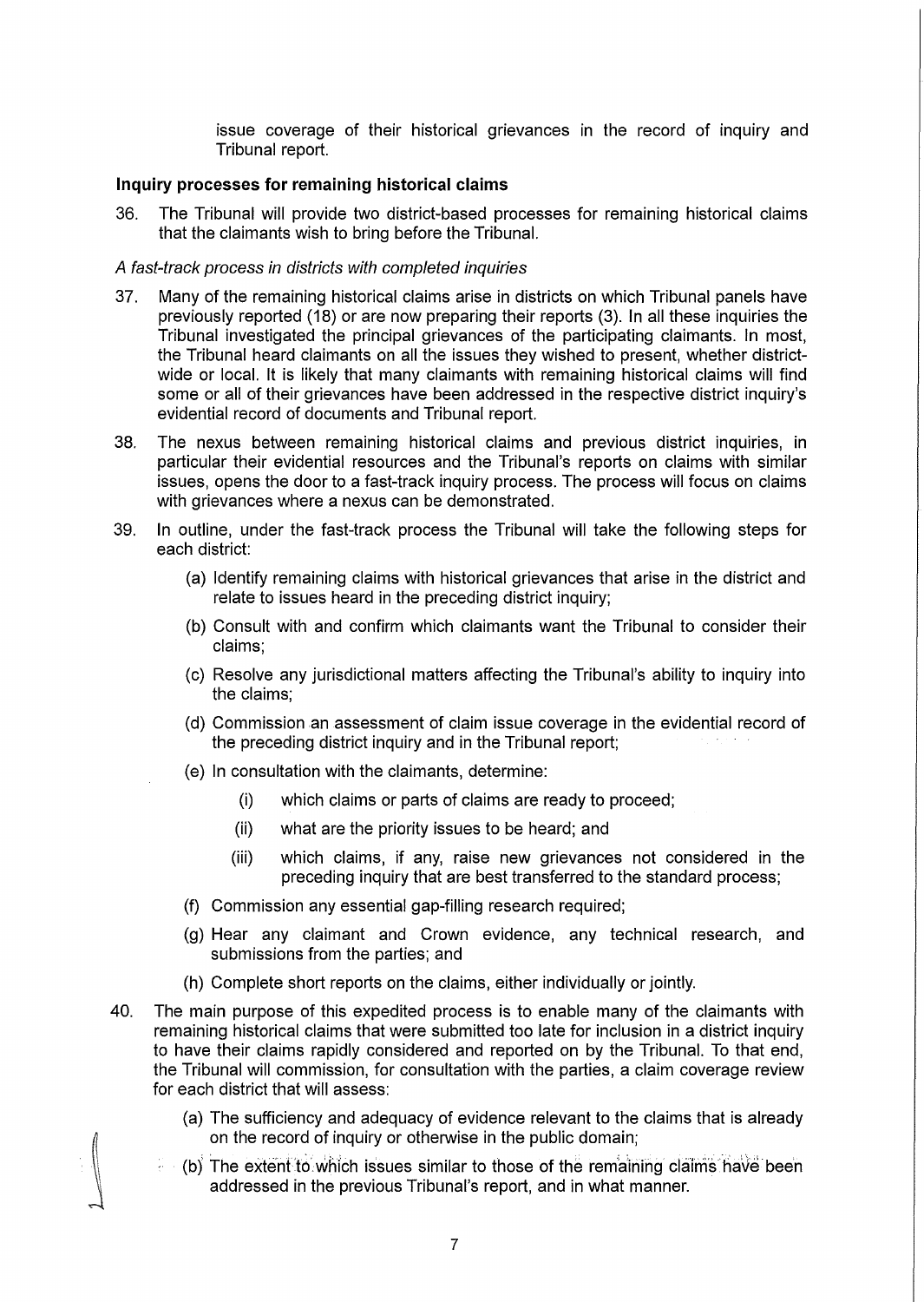- 41. The Tribunal will generally not commission new technical research for the fast-track process. Exceptions may apply where a remaining claim's issues are covered in the respective Tribunal report but there is insufficient specific evidence on the claim itself. Brief, targeted research may then be undertaken. It will also be open to the claimants to commission their own evidence, produce expert witnesses and present tangata whenua evidence. For a fast-track process to achieve its purpose, however, the parties must be ready to proceed rapidly to hearing. The Tribunal will seek to ensure that the production of any new evidence does not unduly slow the proceedings.
- 42. Together with any gap-filling research and any new evidence and submissions presented by the parties, the claim coverage review will assist the Tribunal in determining the extent to which it can hear and report on the remaining historical claims before it.
- 43. The focus of the fast-track process is on remaining historical claims. The Tribunal's overarching goal of completing historical claims by 2020 requires that contemporary (post-1992) grievances be deferred to a subsequent contemporary claims process. However, particular exceptions may be allowed into the fast-track process where a historical grievance extends beyond 1992 and falls within the issue coverage of the Tribunal's district inquiry report, provided that the claimants are ready to proceed with it.
- 44. This fast-track process will best serve its purpose if it moves at pace. Any required gap-filling research will be precisely targeted and claim issues prioritised for hearing and rapid Tribunal reporting. With the cooperation of the parties, the Tribunal considers that its consideration of many of the outstanding historical claims can be effectively expedited.

A standard process for districts without a Tribunal inquiry and claims in completed districts with new issues

- 45. The fast-track process will not be able to accommodate some claims and some issues. They comprise mainly:
	- ..... (a) claims arising in districts not subject to previous inquiry; and
		- (b) claims transferred from the fast-track process that arise in districts with completed Tribunal inquiries and raise new grievances not considered in those inquiries.
- 46. While some claimants may be ready to proceed, most of these remaining historical claims are likely to lack sufficient technical evidence to go to hearing. Preparing research and expert evidence is therefore a key requirement. This must cover a number of distinct claimant groups and historical grievances in districts where most of the principal iwi and hapū have had their claims heard or settled, or are in or preparing for settlement negotiations. A mix of thematic and claim-specific research is likely to be needed.
- 47. In outline, the process for remaining historical claims with no issue coverage in a previous Tribunal inquiry will involve the following steps for each district:
	- (a) Identifying remaining historical claims in districts which have not seen a Tribunal inquiry, as well as claims transferred from the fast-track process that arise in districts with completed inquiries and whose historical grievances lack issue coverage in the preceding inquiry;
	- (b) Consulting with claimants and the Crown to confirm which claimants are in negotiations, and which claimants who are not in negotiations want the Tribunal . to consider their claims;  $\frac{1}{2}$  ,  $\frac{1}{2}$  ,  $\frac{1}{2}$  ,  $\frac{1}{2}$  ,  $\frac{1}{2}$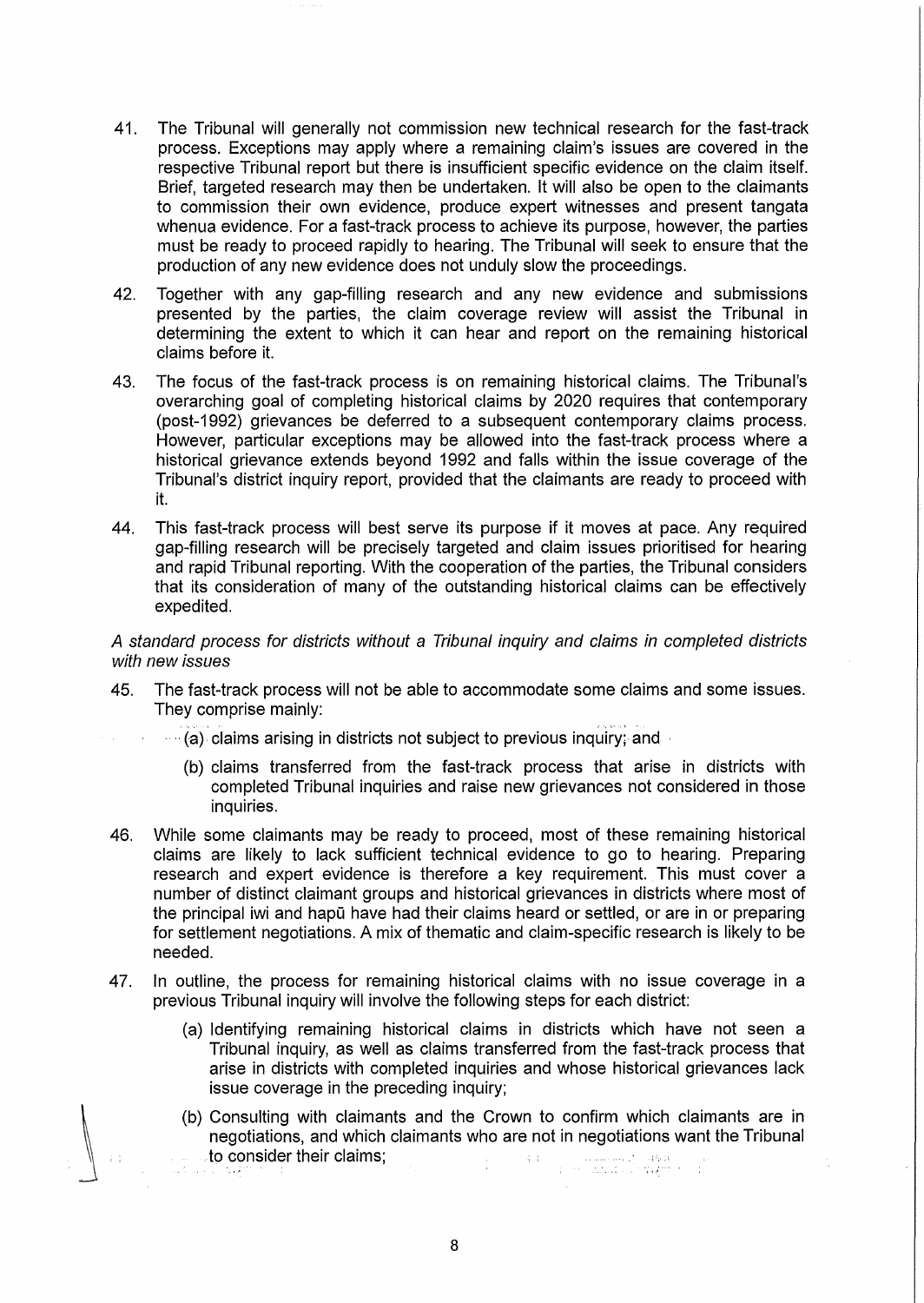- (c) Resolving any jurisdictional matters affecting the Tribunal's ability to inquiry into the claims;
- (d) Consulting on and determining priority issues for hearing;
- (e) Commissioning a review of evidential resources and an assessment of thematic and claim-specific technical research requirements;
- (f) Setting a research programme and commissioning research;
- (g) Hearing claimant and Crown evidence, technical research and submissions from the parties; and
- (h) Reporting on the claims, either individually or jointly.
- 48. It should be made clear that in providing a pathway for remaining historical claims not informed by a preceding district inquiry, the Tribunal intends neither to revive previously completed inquiries nor to convene new district inquiries in districts that have not seen one. As in the fast-track process, the focus will be on claims with specific and local issues that have remained, for various reasons, outside the scope of previous Treaty settlements and current negotiations, and that the claimants wish to bring before the Tribunal. The chief difference in the standard process will be the larger effort required to build a sufficient evidential base, including technical research.

# **Standing inquiry panels**

- 49. Although founded on inquiry districts, the remaining historical claims programme has a national scope and considerable diversity in its -workload within and across the districts. It will demand flexibility in approach and an ability to adapt quickly to changing circumstances.
- 50. The Tribunal considers that the most appropriate and efficient approach to conducting the remaining historical claims programme is to constitute standing inquiry panels with broad portfolios of claims. Two standing panels will be appointed initially, one to conduct the fast-track process and the other to start up the standard process. Additional standing panels may be appointed as required.

# **Standing pane/- fast track process**

51. The fast-track standing panel will focus on claims arising in the 18 districts with completed inquiries, comprising:

> Muriwhenua, Te Roroa, Kaipara, Hauraki, Tauranga, Eastern Bay of Plenty, Rotorua, Kaingaroa, Taupo, National Park, Turanga/Gisborne, Mohaka ki Ahuriri, Wairarapa ki Tararua, Taranaki, Te Whanganui-a-TaralWellington, Te Tau Ihu/Northern South Island, Southern South Island and Rekohu/Chatham Islands.

52. The panel may also consider claims registered too late to be heard in current district inquiries once the respective inquiry panels have released their final reports. These districts include:

Te Urewera, Te Rohe P5tae and Whanganui.

53. The purpose of the fast-track process is to expedite those claims whose grievances have relevant issue coverage in the records of inquiry and reports of previous district inquiries. For some claimants with claims arising in these districts, one of more of their grievances may lack the necessary issue coverage and sufficient additional evidence to proceed. At its discretion, the standing panel will whe able to transfer them to the second standing panel for consideration in the standard process.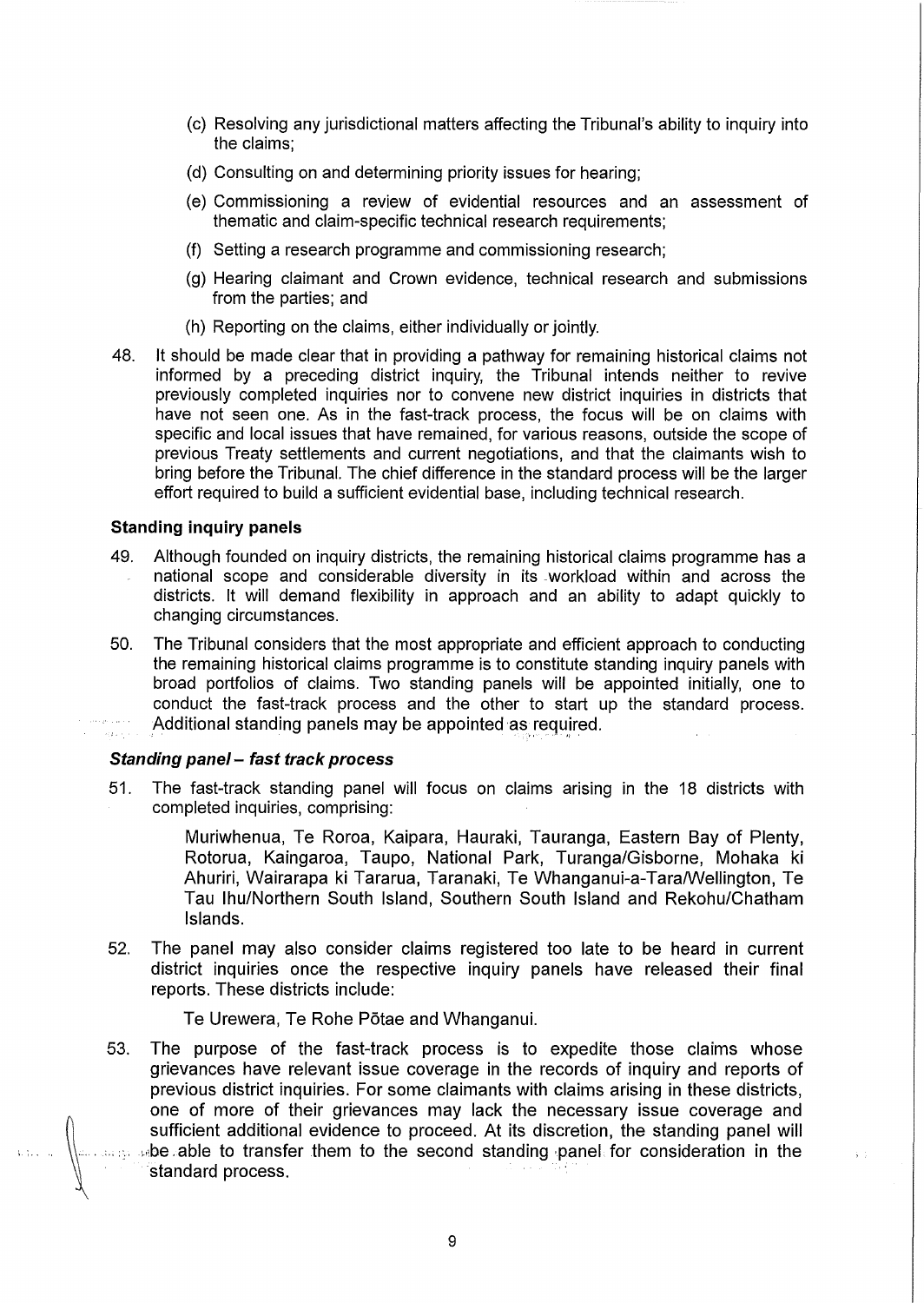- 54. As a general approach, the standing panel will consider remaining historical claims within a single inquiry process for each district in which they arise. This has the advantage of being able to draw on a common foundation of evidence and Tribunal reporting in the preceding district inquiry.
- 55. At the same time the standing panel will be able to adopt flexible procedures. These may include:
	- (a) proceeding in parallel with multiple districts;
	- (b) taking into account the readiness of claimants to proceed with their claims;
	- (c) early access for claims in circumstances meriting priority; and
	- (d) opportunities to bring together all aspects of claims that span more than one district.

## Standing panel - standard process

56. The standard standing panel will focus on claims arising in the 8 districts in which the Tribunal has not held a district inquiry. They are:

> Central Auckland, South Auckland, South East Waikato, Waikato-Tainui, North Eastern Bay of Plenty, East Coast, Wairoa and Hawke's Bay.

- 57. This panel may also consider any claims from other districts referred to it by the fast-track standing panel for further inquiry.
- 58. The standing panel will consider remaining historical claims within a single inquiry process for each of its eight districts. Because of the negotiations programme, it may even be that no claims are ultimately inquired into in some of the districts.
- 59. Depending on its workload, the panel may be able to conduct more than one district process in parallel. It will also be able to adjust its process according to need and opportunity, for example:
	- (a) to give priority to claims meriting early attention;
	- (b) to unify its consideration of a claim located in more than one district; or
	- (c) to research and hear together a group of claims that raise the same issue across several districts.

#### Coordinating the standard panel programme

.<br>Vaati een toete

- 60. The two processes for remaining historical claims will progress concurrently. Each standing panel will determine its own work programme and inquiry process. The standing panels will be able, at their discretion, to coordinate their hearing of multidistrict claims that have grievances for consideration by both panels.
- 61. Each standing panel's work will end when all remaining historical claims seeking Tribunal consideration have been completed across all the districts assigned to it. The panel will also formally note the status of those claims into which the claimants state they do not wish the Tribunal to inquire or inquire further.

#### **Preparing for the remaining historical claims programme**

62. Many of the claims to which the remaining historical claims process may be relevant have participated in previous district Tribunal inquiries, may be involved in present district or future kaupapa inquiries, have been partly settled or currently have some but not all their historical grievances under negotiation by mandated groups. The complexity of the various pathways for resolving historical Treaty claims indicates a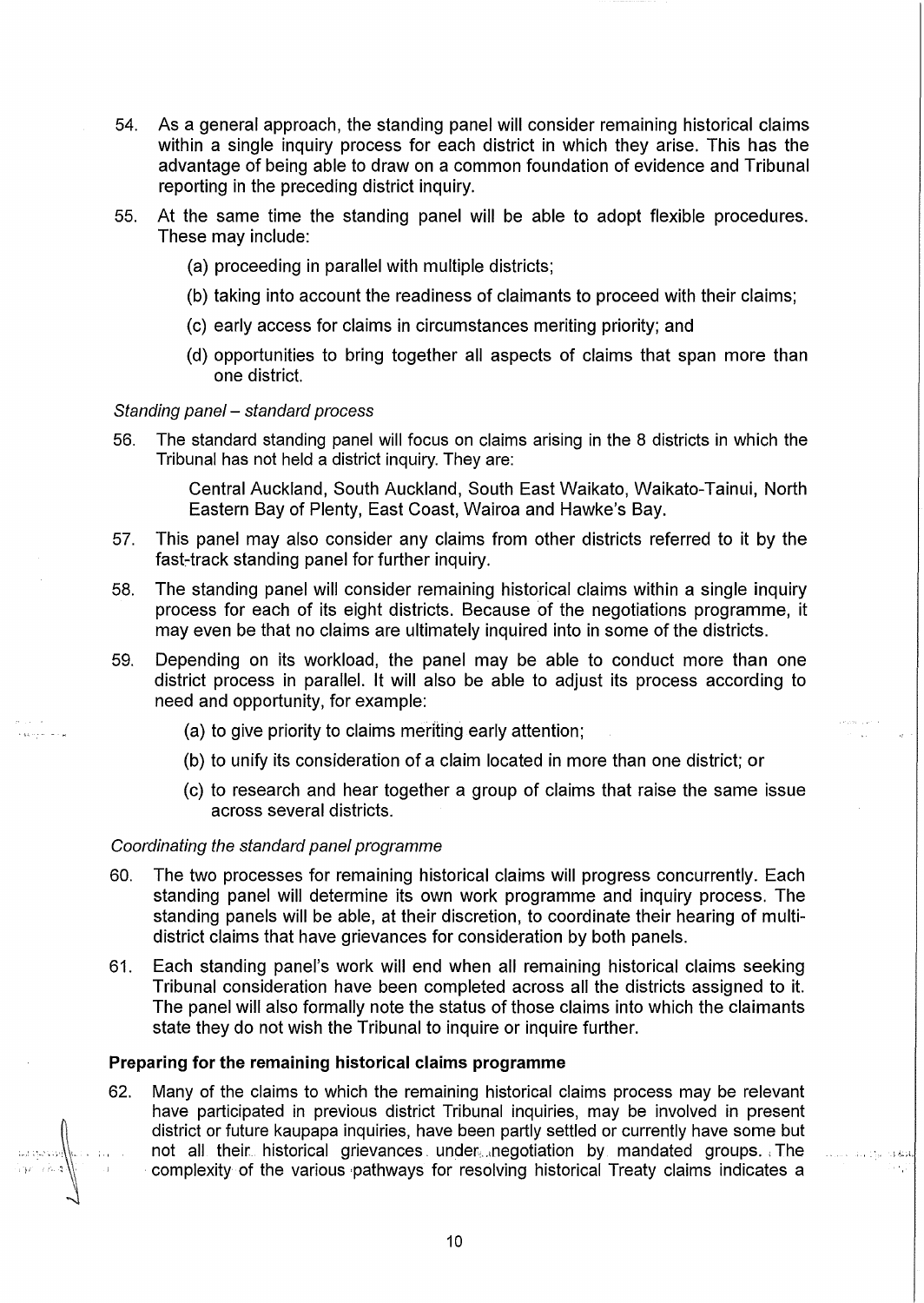need to establish a sound foundation from which the standing panels can proceed with efficiency and certainty.

- 63. Prior to the appointment of the standing panels, the Tribunal will conduct a preliminary interlocutory process to consult all claimants who consider that their claims qualify for inclusion in the remaining historical claims programme. Its purpose will be to clarify the eligibility of claims and claimants' interest in participating in the programme.
- 64. In this preparatory phase the Tribunal will:
	- (a) clarify the extent to which partly settled historical claims remain within the Tribunal's jurisdiction;
	- (b) establish which claims are included in current settlement negotiations and, if partially, the extent of their remaining grievances;
	- (c) identify the districts in which claims with remaining historical grievances are located;
	- (d) ascertain whether or not claimants with eligible claims are likely to want to participate in a standing panel process and if so, what grievances they wish the Tribunal to consider;
	- (e) evaluate whether any such grievances might more appropriately be redirected to a kaupapa inquiry; and
- 65. Following the completion of the above process, the Tribunal will communicate a provisional listing:
	- (a) of all claims eligible for and interested in participating in the remaining historical claims programme;
	- (b) the districts to which they relate; and
	- (c) the principal issues they wish to raise.

### **Starting the standing panel process**

- 66. Following the preliminary interlocutory process and at the appropriate time, the Chairperson will appoint two standing panels, one to conduct a fast-track process and the other to conduct a standard process. Each standing panel will comprise a presiding officer and two or more other members of the Tribunal. The Tribunal will notify the appointment of the panels to all claimants, the Crown and any identifiable interested parties.
- 67. It will be for each standing panel to decide the order in which the districts for which it is responsible will proceed. There is no predetermined order and a panel may decide to consider several districts in parallel.
- 68. As circumstances are likely to vary widely across districts and between the claimants in a district, the standing panel will adopt a flexible and responsive approach to setting a process for considering the claims arising in each district.

#### **Next steps**

- 69. The preparatory phase of interlocutory proceedings will get under way during 2016. Following its completion, the two standing panels will be appointed and commence the preparation of their work programmes.
- 70. The pace at which the remaining historical claims programme advances will depend on a number of factors. These include the completion of the final inquiries currently under way in the Tribunal's district inquiry programme, the availability of judges and members able to serve, and the resources available to the Tribunal and the parties. . . . . . . . . . . . .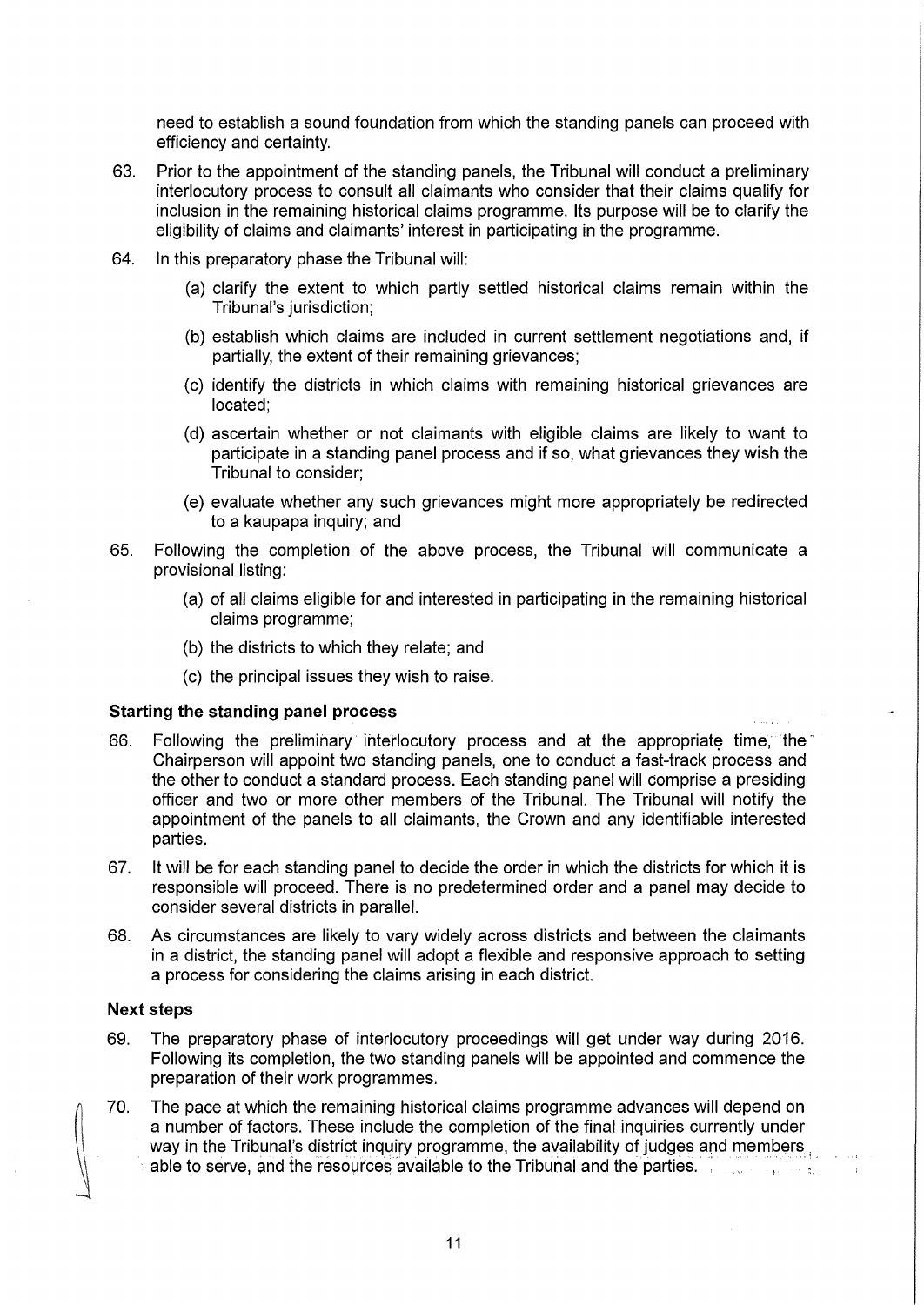71. Updates to the district schedules of the standing panels will be published on the Tribunal's website and significant developments reported in the Tribunal's journal, Te Manutukutuku, which is published twice yearly.

The Registrar is to send this memorandum to the Crown and all claimants with registered claims and to place an electronic copy on the Tribunal's website for public information.

**DATED** at Wellington this 22<sup>nd</sup> day of September 2015

 $Chief Judge WWIsaac$ 

**Chairperson WAITANGI TRIBUNAL** 

ing pangalang.<br>Pangalang pang

 $\sim 10^7$ 

المعلوم المعاملة المستشرب المعاملة المعاملة المعاملة.<br>وفي المعاملة المعاملة المعاملة المعاملة المعاملة المعاملة المعاملة المعاملة المعاملة المعاملة المعاملة المعامل

12

" ~ :

 $\label{eq:1} \begin{split} \mathcal{L}_{\text{max}}(\mathbf{r}) = \frac{1}{2} \mathcal{L}_{\text{max}}(\mathbf{r}) \mathcal{L}_{\text{max}}(\mathbf{r}) \\ \mathcal{L}_{\text{max}}(\mathbf{r}) = \frac{1}{2} \mathcal{L}_{\text{max}}(\mathbf{r}) \mathcal{L}_{\text{max}}(\mathbf{r}) \mathcal{L}_{\text{max}}(\mathbf{r}) \mathcal{L}_{\text{max}}(\mathbf{r}) \mathcal{L}_{\text{max}}(\mathbf{r}) \mathcal{L}_{\text{max}}(\mathbf{r}) \mathcal{L}_{\text{max}}(\mathbf{r}) \mathcal{$